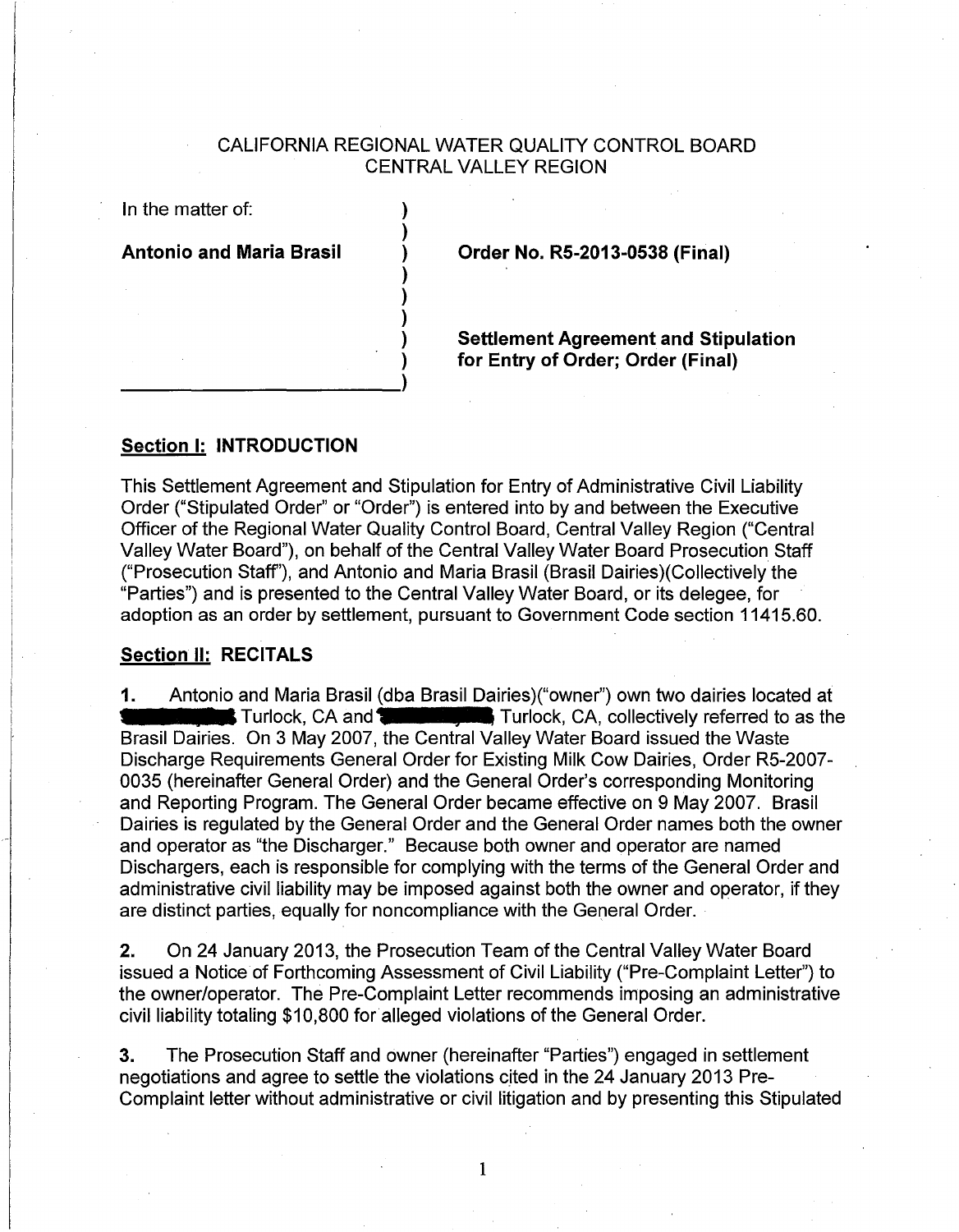Order to the Central Valley Water Board, or its delegee, for adoption as an order by settlement pursuant to Government Code section 11415.60. The Prosecution Staff believes that the resolution of the alleged violations is fair and reasonable and fulfills its enforcement objectives, that no further action is warranted concerning the violations alleged in the Pre-Complaint Letter except as provided in this Stipulated Order and that this Stipulated Order is in the best interest of the public.

**4.** To resolve the violations alleged in the Pre-Complaint Letter by consent and without further administrative proceedings, the Parties have agreed to the imposition of \$6,800 in liability against the owner/operator. This represents an adjusted liability amount consisting of a \$4,000 reduction as described in the Pre-Complaint Letter. The reduction in liability is based on the submission of the past-due 2011 Annual Reports, for both of the dairies at 5600 Clayton and 5324 Clayton, Turlock, CA, by Antonio and Maria Brasil to the Central Valley Water Board.

# **Section Ill: STIPULATIONS**

The Parties stipulate to the following:

**5. Administrative Civil Liability:** The owner hereby agrees to the imposition of an administrative civil liability totaling \$6,800. Within thirty (30) days of the effective date of this Order, the Discharger agrees to remit, by check, SIX THOUSAND EIGHT HUNDRED DOLLARS (\$6,800), payable to the State Water Pollution Cleanup and Abatement Account, and shall indicate on the check the number of this Order. The Discharger shall send the original signed check to ATTN: Della Kramer, Central Valley Water Board 11020 Sun Center Drive, Suite 200, Rancho Cordova, California 95670, and shall send a copy to Vanessa Young, Office of Enforcement, State Water Resources Control Board, 1001 "I" Street, 16<sup>th</sup> Floor Sacramento, California 95814.

**6. Compliance with Applicable Laws:** The Respondents understand that payment · of administrative civil liability in accordance with the terms of this Stipulated Order and or compliance with the terms of this Stipulated Order is not a substitute for compliance with applicable laws, and that continuing violations of the type alleged in the Complaint may subject it to further enforcement, including additional administrative civil liability.

## **7. Party Contacts for Communications related to Stipulated Order:**

#### **For the Central Valley Water Board:**

Andrew Altevogt Regional Water Quality Control Board Central Valley Region 11020 Sun Center Drive, Suite 200 Rancho Cordova, California 95670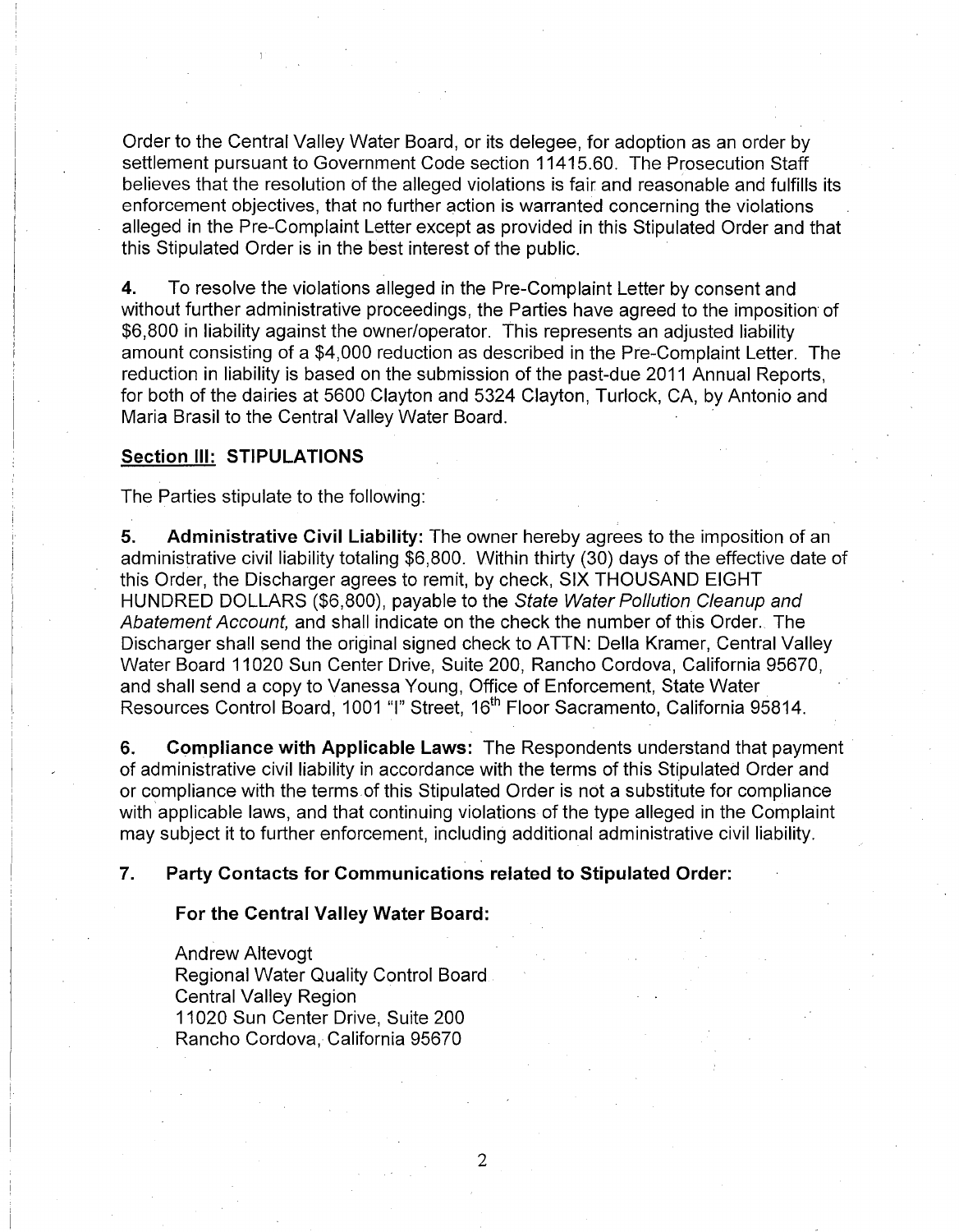## **For the Respondents:**

Antonio and Maria Brasil

Turlock, CA

**8. Attorney's Fees and Costs:** Except as otherwise provided herein, each Party . shall bear all attorneys' fees and costs arising from the Party's own counsel in connection with the matters set forth herein.

**9. Matters Addressed by Stipulation:** Upon the Central Valley Water Board's adoption of this Stipulated Order, this Order represents a final and binding resolution and settlement of the violations alleged in the Complaint, and all claims, violations or causes of action that could have been asserted against the owner or operator as of the effective date of this Stipulated Order based on the specific facts alleged in the Complaint or this Order ("Covered Matters"). The provisions of this Paragraph are expressly conditioned on the full payment of the administrative civil liability, in accordance with Paragraph 5.

**10. Public Notice:** The Respondents understand that this Stipulated Order will be noticed for a 30-day public review and comment period prior to consideration by the Central Valley Water Board; or its delegee. If significant new information is received that reasonably affects the propriety of presenting this Stipulated Order to the Central Valley Water Board, or its delegee, for adoption, the Executive Officer may unilaterally declare this Stipulated Order void and decide not to present it to the Central Valley Water Board, or its delegee. The Respondents agree that they may not rescind or otherwise withdraw their approval of this proposed Stipulated Order.

**11. Addressing Objections Raised During Public Comment Period:** The Parties agree that the procedure contemplated for the Central Valley Water Board's adoption of the settlement by the Parties and review by the public, as reflected in this Stipulated Order, will be adequate. In the event procedural objections are raised prior to the Stipulated Order becoming effective, the Parties agree to meet and confer concerning any such objections, and may agree to revise or adjust the procedure as necessary or advisable under the circumstances.

**12. No Waiver of Right to Enforce:** The failure of the Prosecution Staff or Central Valley Water Board to enforce any provision of this Stipulated Order shall in no way be deemed a waiver of such provision, or in any way affect the validity of the Order. The failure of the Prosecution Staff or Central Valley Water Board to enforce any such provision shall not preclude it from later enforcing the same or any other provision of this Stipulated Order.

**13. Interpretation:** This Stipulated Order shall be construed as if the Parties prepared it jointly. Any uncertainty or ambiguity shall not be interpreted against any one Party.

3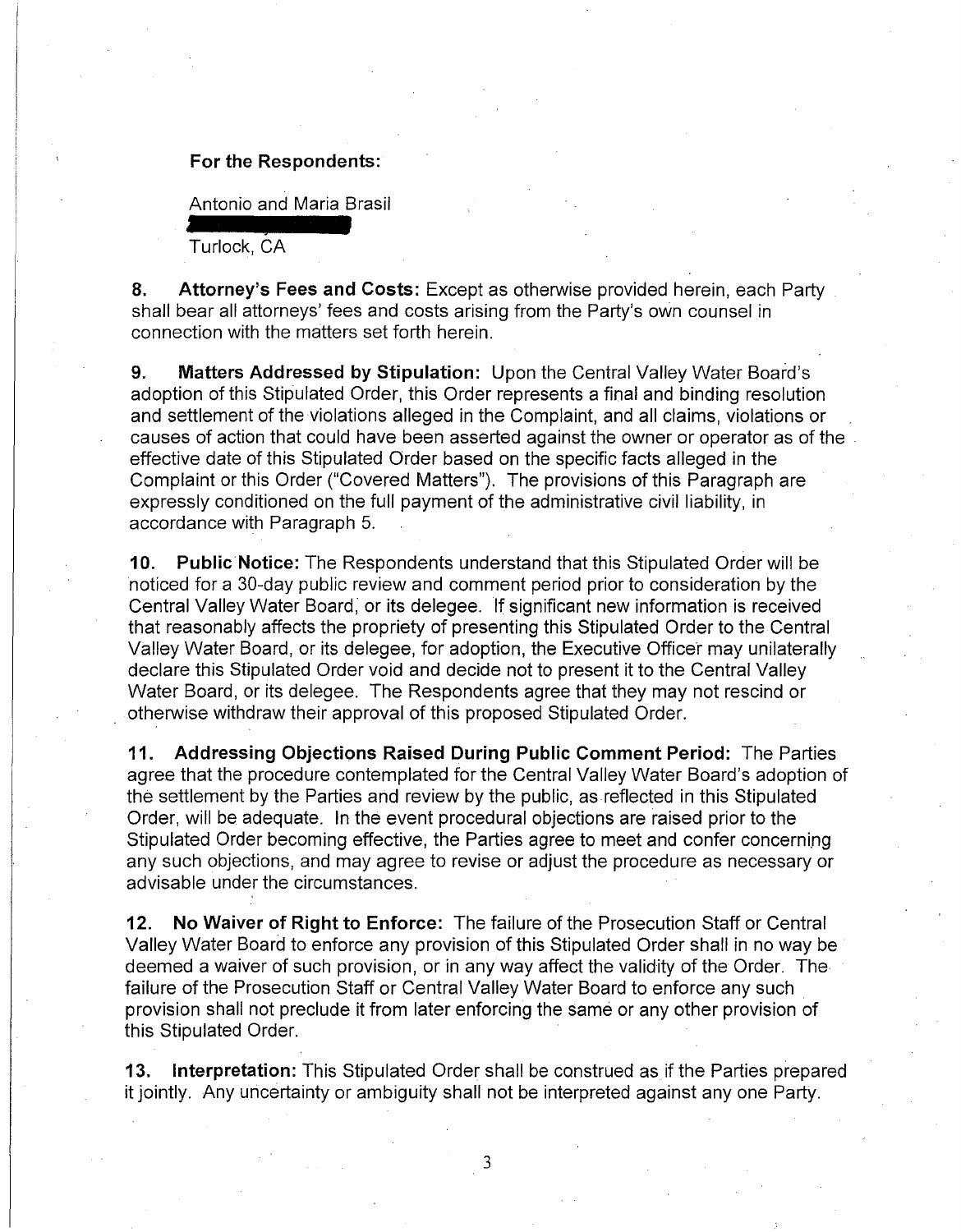**14. Modification:** This Stipulated Order shall not be modified by any of the Parties by oral representation made before or after its execution. All modifications must be in writing, signed by all Parties, and approved by the Central Valley Water Board.

**15. If Order Does Not Take Effect:** In the event that this Stipulated Order does not take effect because it is not approved by the Central Valley Water Board, or its delegee, or is vacated in whole or in part by the State Water Board or a court, the Parties acknowledge that they expect to proceed to a contested evidentiary hearing before the Water Board to determine whether to assess administrative civil liabilities for the underlying alleged violations, unless the Parties agree otherwise. The Parties agree that all oral and written statements and agreements made during the course of settlement discussions will not be admissible as evidence in the hearing. The Parties agree to waive any and all objections based on settlement communications in this matter, including, but not limited to:

- **a.** Objections related to prejudice or bias of any of the Central Valley Water Board members or their advisors and any other objections that are premised in whole or in part on the fact that the Central Valley Water Board members or their advisors were exposed to some of the material facts and the Parties' settlement positions as a consequence of reviewing the Stipulation and/or the Order, and therefore may have formed impressions or conclusions prior to any contested evidentiary hearing on the Complaint in this matter; or
- **b.** Laches or delay or other equitable defenses based on the time period for administrative or judicial review to the extent this period has been extended by these settlement proceedings.

**16. Admission of Liability:** In settling this matter, the Respondents admit to the allegations of violation of the Dairy General Order in the Pre-Complaint Letter, and recognize that this Stipulated Order may be used as evidence of a prior enforcement action consistent with Water Code section 13327.

**17. Waiver of Hearing:** The Respondents have been informed of the rights provided by Water Code section 13323(b), and hereby waive their right to a hearing before the Central Valley Water Board prior to the adoption of the Stipulated Order.

**18. Waiver of Right to Petition:** The Respondents hereby waive their right to petition the Central Valley Water Board's adoption of the Stipulated Order as written for review by the State Water Board, and further waive their rights, if any, to appeal the same to a California Superior Court and/or any California appellate level court.

**19. Covenant Not to Sue:** The Respondents covenant not to sue or pursue any administrative or civil claim(s) against any State Agency or the State of California, their officers, Board Members, employees, representatives, agents, or attorneys arising out of or relating to any Covered Matter.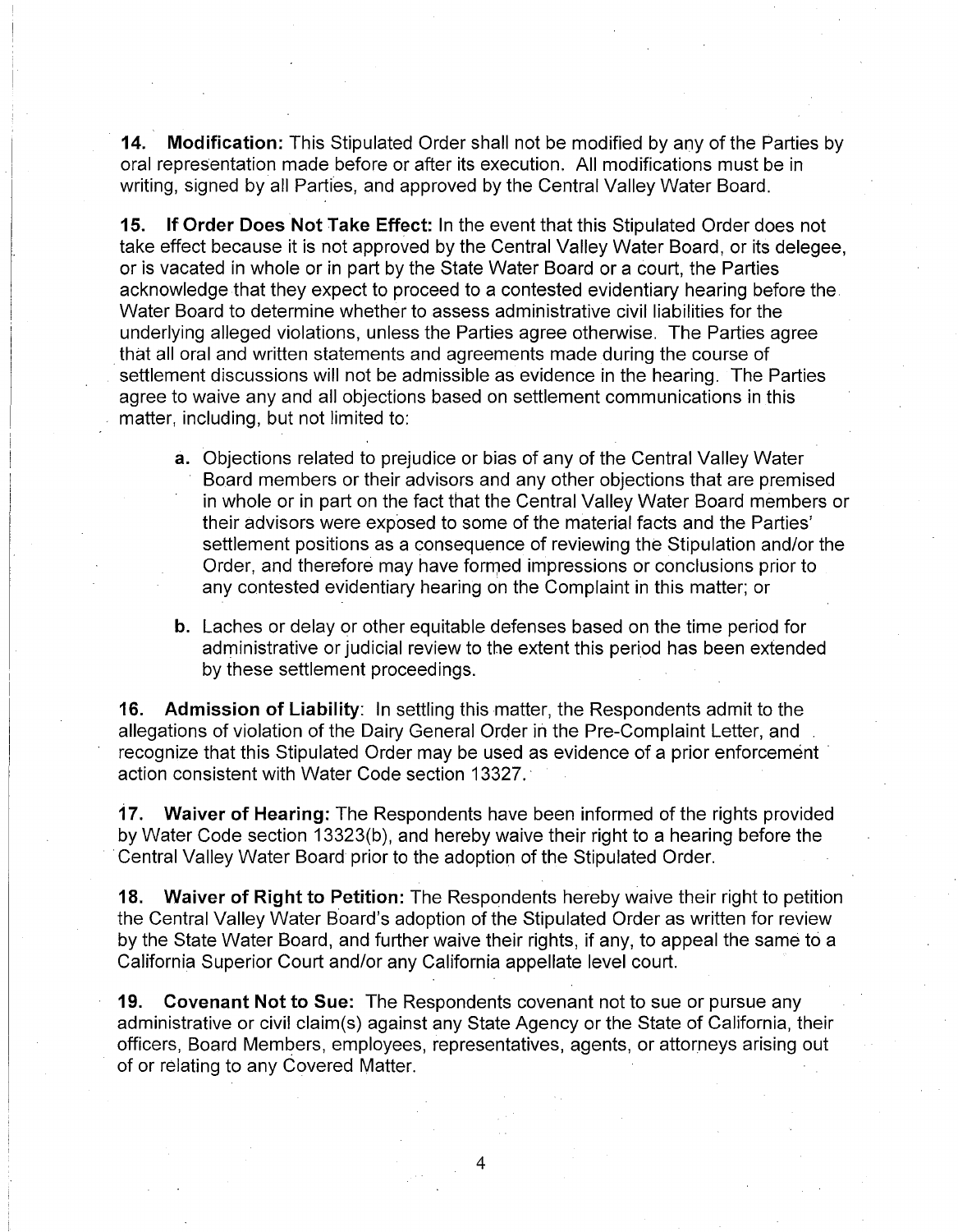**20. Central Valley Water Board is Not Liable:** Neither the Central Valley Water Board members nor the Central Valley Water Board staff, attorneys, or representatives shall be liable for any injury or damage to persons or property resulting from acts or omissions by the Respondents, their directors, officers, employees, agents, representatives or contractors in carrying out activities pursuant to this Stipulated Order.

**21. Authority to Bind:** Each person executing this Stipulated Order in a representative capacity represents and warrants that he or she is authorized to execute this Stipulated Order on behalf of and to bind the entity on whose behalf he or she executes the Order.

**22. No Third Party Beneficiaries.** This Stipulated Order is not intended to confer any rights or obligations on any third party or parties, and no third party or parties shall have any right of action under this Stipulated Order for any cause whatsoever.

**23. Effective Date:** This Stipulated Order shall be· effective and binding on the· Parties upon the date the Central Valley Water Board, or its delegee, enters the Order.

**24. Counterpart Signatures:** This Stipulated Order may be executed and delivered in any number of counterparts, each of which when executed and delivered shall be deemed to be an original, but such counterparts shall together constitute one document.

5

### **IT IS SO STIPULATED.**

Date:

California Regional Water Quality Control Board Prosecution Staff Central Valley Region

By:<br>{ for Pamela Creedon Executive Officer Date:  $3/(8)$ By: Date: By:  $3 - 19 - 2013$